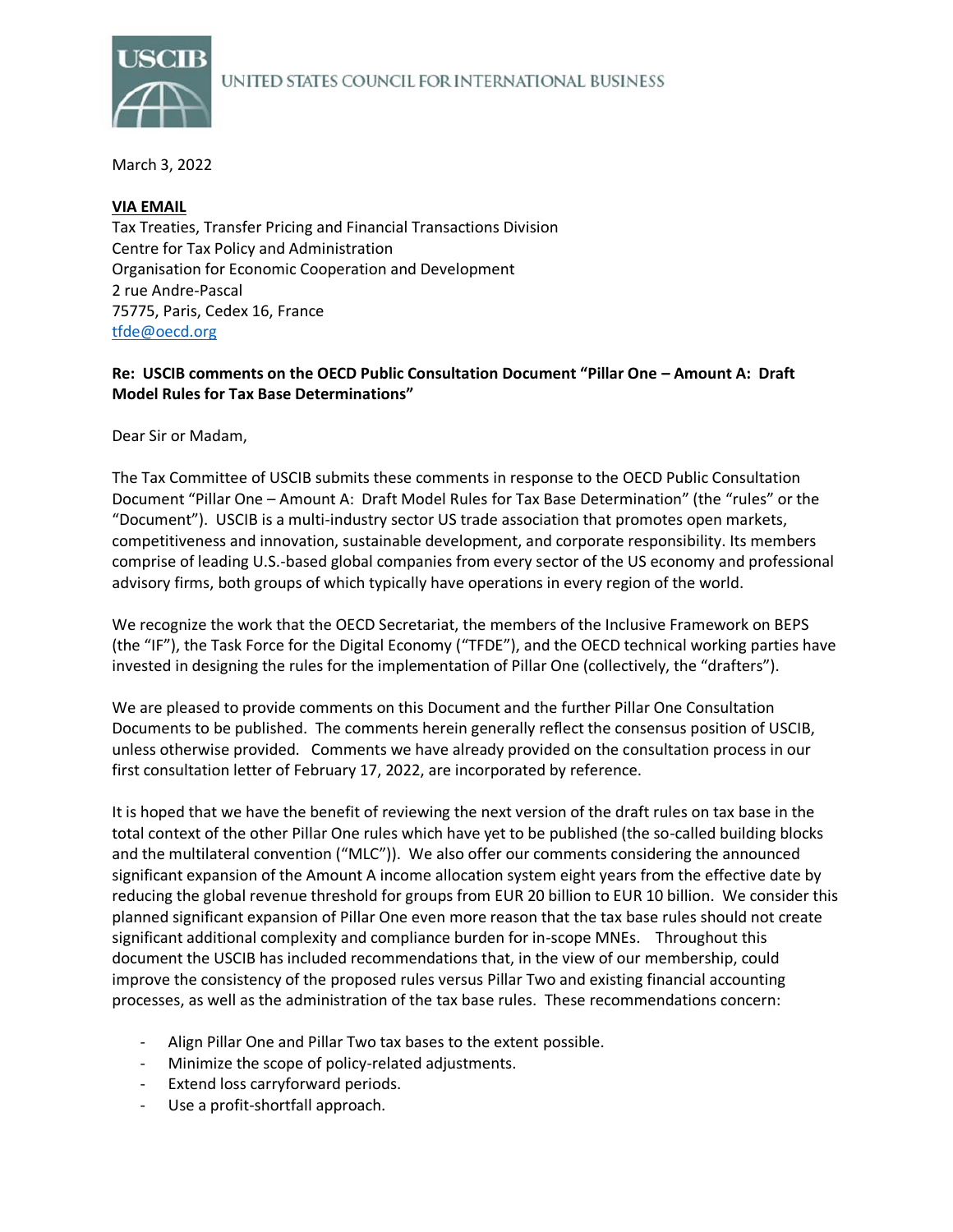- Avoid retroactive adjustments if financial statements must be restated.
- Maintain existing materiality thresholds.
- M&A related issues.

As a general statement, the various provisions of Pillar One (and Pillar Two) are highly interrelated, and choices made in one area may have significant impacts on another. As a result, comments made without visibility to other parts of the Pillar One Model Rules are necessarily incomplete. Among the critical issues which could impact choices made with respect to tax base are segmentation, controversy resolution and certainty, Amount A calculations, Marketing & Distribution Safe Harbors, etc. For example, the design for determining the surrender jurisdictions, the annual administration of Pillar One, and the approach to achieving tax certainty may influence the approach (and our related advice and feedback) for determining the tax base. As another example, the Background section of the rules specifically mentions that the tax base rules for Covered Groups subject to segmentation will be released at a later date. It will be important to ensure consistent application between these rules and the forthcoming draft Model Rules that will complete the comprehensive design of Pillar One.

## **Tax Base Rules are a Critical Foundational Design Element for Pillar One**

*USCIB recommends that the drafters hold open the comment period on these rules until the entirety of the Pillar One Model Rules can be evaluated. These rules are fundamental to the overall design and implementation of Pillar One and must be a "common thread" that binds the entire design together*.

There are many areas where more guidance will need to be provided (e.g., Eligible Restatements, Business Continuity Conditions, time limitations for loss carryforwards). As a result, businesses should have another chance to comment on those more detailed rules once they are available, to make sure the rules balance the need for administrability and the avoidance of anomalous results.

Importantly, the drafters should clearly state that the rules for the determination of the Pillar One tax base cannot diverge in different countries in ways that could likely result in double taxation. Consistency across all members of the IF of the determination of the Pillar One tax base should be a clearly stated and critical element of the MLC that will be required for implementation.

#### **Symmetry in Tax Base for Pillar One and Pillar Two Calculations**

*USCIB recommends that the drafters should spend additional time to review the rules for the Pillar One and Pillar Two tax base calculations and consider arriving at a single tax base that can be constantly applied to both Pillars. A consistent tax base will help to improve compliance and administration of Pillar One and Pillar Two and should reduce the possibility for double taxation.* 

To the greatest extent possible, the tax base as determined under Pillar One should be identical to the tax base as determined under Pillar Two. Absent consistency, a risk of double taxation may exist.

Specifically, the drafters should investigate conformity in the following areas:

- Book-to-tax adjustments: *In order to simplify compliance for both Pillar One and Pillar Two, the USCIB suggests that a consistent tax base for both Pillars should be constructed and uniformly applied*. The rules contemplate four total categories of adjustments (tax expense, dividends, equity gains / losses, and policy disallowed expenses). In contrast, the proposed Model Rules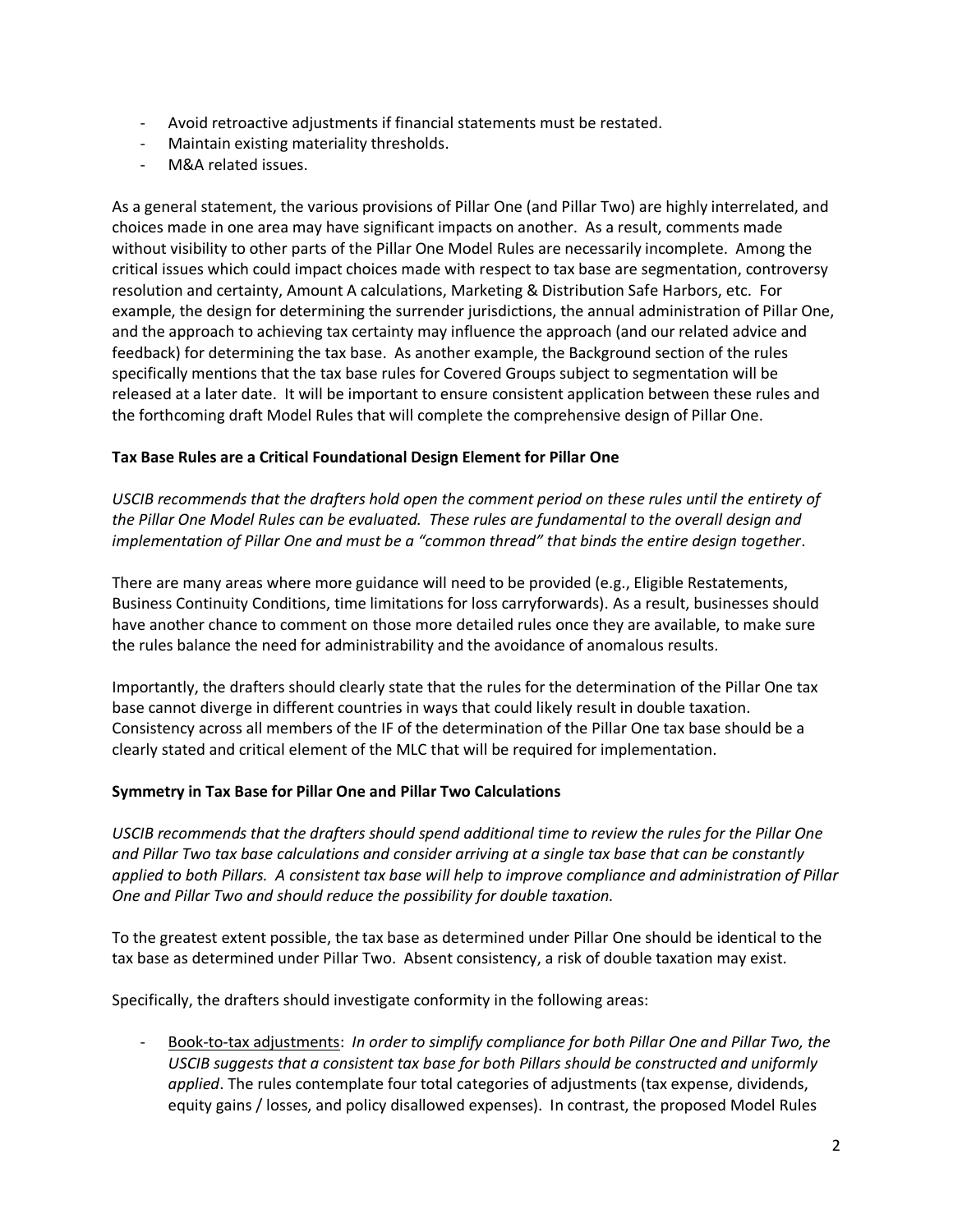under Pillar Two contemplate the four categories of adjustments under Pillar One, plus six additional adjustments (revaluation method gains or losses, gains or losses from certain reorganization transactions, certain foreign currency gains or losses, prior period errors and changes in accounting principles, and accrued pension expenses).

- Elective Adjustments: *To maintain consistency, USCIB suggests that any elective method of accounting made available under the Pillar Two Model Rules be extended to the tax base determination under Pillar One.* The Model Rules under Pillar Two allow for certain elections in the computation of GloBE income or loss for Constituent Entities. For example, the Model Rules under Pillar Two allow for an election to substitute the stock-based compensation expense included in financial statements with the amount of stock-based compensation expense allowed as a deduction in computing taxable income. These elections may have the impact of creating additional differences between the tax base under Pillar Two as compared to the tax base under Pillar One.

## **Determination of Adjusted Profit Before Tax of the Covered Group – Policy Based Adjustments**

As a general matter, in both Pillar One and Pillar Two, 'policy-based' adjustments should be kept to a minimum (i.e., limited to fines and penalties imposed by a government), and must be globally consistent, as many jurisdictions adopt different policy preferences and disincentives for various business expenses. In addition, any policy exceptions should be well-defined, and adjustments should be only those which are material by the standards of the financial statements as prepared. For example, Pillar One should not require adjustments smaller in amount than the materiality standard of the financial statements overall.

# **Determination of Adjusted Profit Before Tax of the Covered Group – Asymmetric Financial Statement and Tax Treatment of Certain Items**

*USCIB recommends that the drafters should review certain significant financial statement items that may have asymmetric treatment for tax purposes and consider if additional guidance is necessary for the treatment of these items in the determination of Adjusted Profit Before Tax under the model rules.* 

Certain items that are typically allowed as a deduction in the determination of taxable income are not included in the computation of financial accounting profit (or loss) and may artificially increase or decrease Adjusted Profit Before Tax as determined under the model rules.

For example, differences may exist for items such as stock-based compensation and defined benefit pension plans where an element of the expense for both items is not recorded to the income statement but rather to Shareholders Equity or Other Comprehensive Income. However, a full deduction for tax purposes is allowed only when certain economic performance requirements are met.

In addition, many differences may exist between the financial statement and tax treatment for items related to mergers and acquisitions. The difference between the financial accounting and tax treatment of goodwill is an example of such a difference. Generally, book accounting does not allow for annual cost recovery of goodwill. Rather, goodwill is tested each year for impairment and if there is determined to be a decrease in the carrying value of the goodwill, a loss is recorded in an entity's financial statements. Under the tax rules in most countries, the impairment loss is a non-deductible expense to the extent that the goodwill concerned was from a stock acquisition in which there is no tax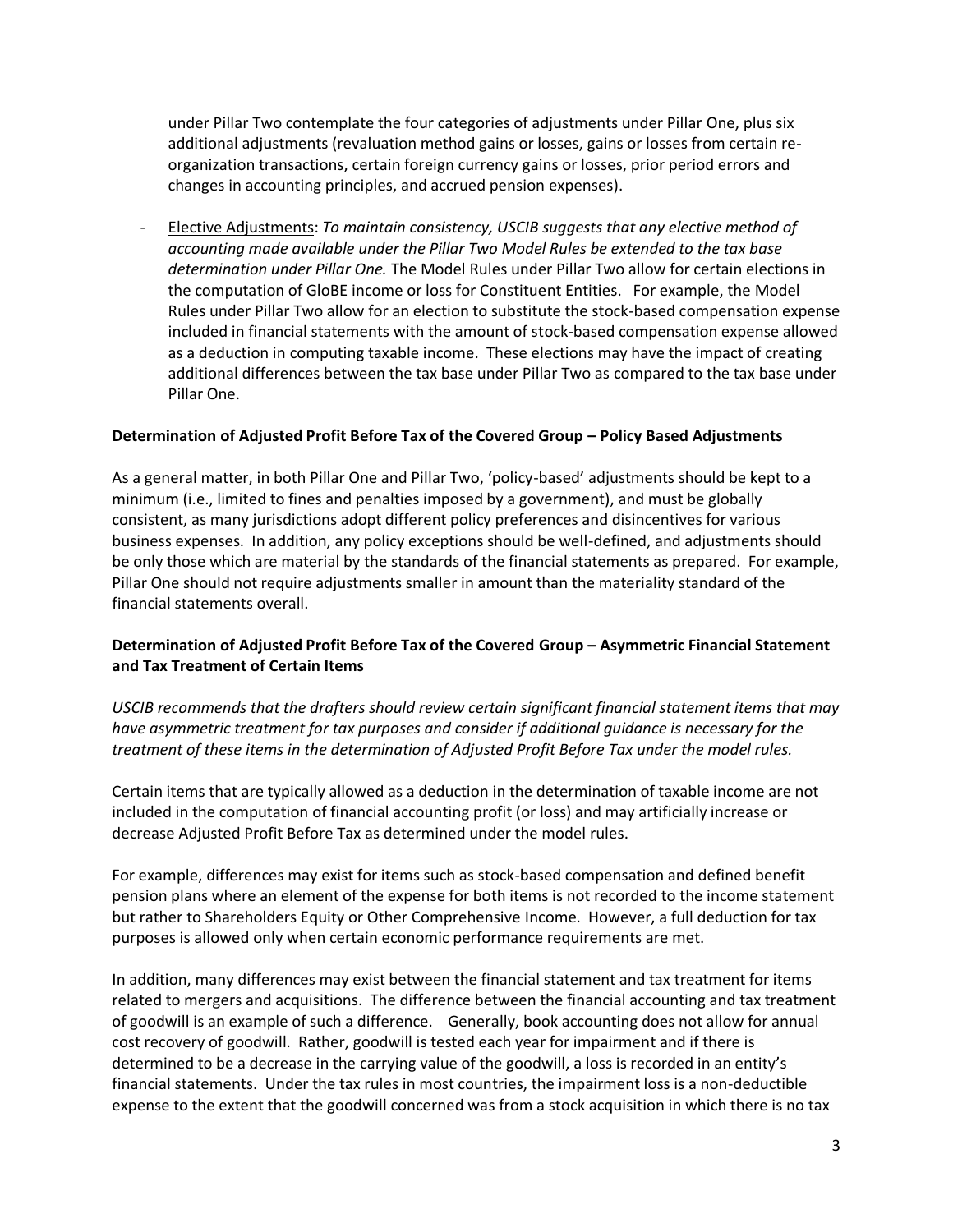basis in the goodwill. In contrast, acquired goodwill with tax basis (for instance when the acquisition was an asset acquisition) is generally amortized for tax purposes but not for accounting purposes.

Items such as stock-based compensation, defined benefit pension plans, and more challenging merger and acquisition accounting issues have the potential to create significant differences between financial statement profit (or loss) and taxable profit (or loss). If the drafters decide to further review the conformity between the Pillar One and the Pillar Two tax base calculations, they should also consider the appropriate treatment of items that may have a significant asymmetric financial statement and tax treatment. The drafters should consider if such differences are in line with the policy intent of Pillar One (and, by extension Pillar Two) or if additional adjustments should be allowed to enable conformity between traditional concepts of taxable income (or loss) and the determination of taxable income (or loss) under Pillar One.

## **Determination of Adjusted Profit Before Tax of the Covered Group - Exclusion of Equity Gain (or Loss)**

Covered Groups that invest in other entities will have both realized and unrealized gains and losses for such investments under both the cost method of accounting and the equity method of accounting. As noted in Footnote 3 of the Document, these gains and losses are not part of the underlying business of the Covered Group but rather are "generated by another entity", so they should be excluded from the Amount A tax base. Additionally, these gains and losses may be reported in Other Comprehensive Income or in Other Income (on the face of the income statement), so no differentiation between where the gains and losses are recorded would be appropriate. If (i) the unrealized gains and losses measured from the mark-to-market of equity interests being held as of the balance sheet date or (ii) the realized gains and losses from the sale of equity interests during the period are included in the tax base in any way, a separate sourcing rule may be required to allocate such gains and losses to the jurisdiction(s) making the investment decisions. As such, to ensure symmetry between the two bases of accounting, both should be excluded from the determination of Adjusted Profit Before Tax of the Covered Group.

#### **Consolidated versus Separate Jurisdictional (or Legal Entity) Accounting**

*USCIB recommends that the drafters consider the appropriate handling of consolidation adjustments and the interaction with the consolidated and separate jurisdictional or legal entity tax base determinations required under Pillar One.* 

The rules describe an approach to compute a consolidated tax base for the purposes of calculating the Amount A tax under Pillar One. However, it is important to point out that separate jurisdictional (and by extension, legal entity) accounting will also be an important aspect of the final Pillar One architecture. For example, the ability to replicate the overall Pillar One tax base approach in the calculation of jurisdiction (and by extension, legal entity) specific amounts may be important to the identifying surrendering legal entities and quantifying the surrender amount. In addition, the correct legal entity tax base will be required for the accurate determination of the Marketing and Distribution Safe Harbor. In this regard, Pillar One (and, by extension, Pillar Two) will require an emphasis on both consistent determination of tax base as well as consistent separate jurisdiction (and, by extension, legal entity) accounting.

MNEs frequently book certain journal entries in a global consolidation ledger. Recording entries in consolidation does not impact overall consolidated financial results but may impact the relative accuracy of separate legal entity accounting. The appropriate handling of consolidation adjustments will need to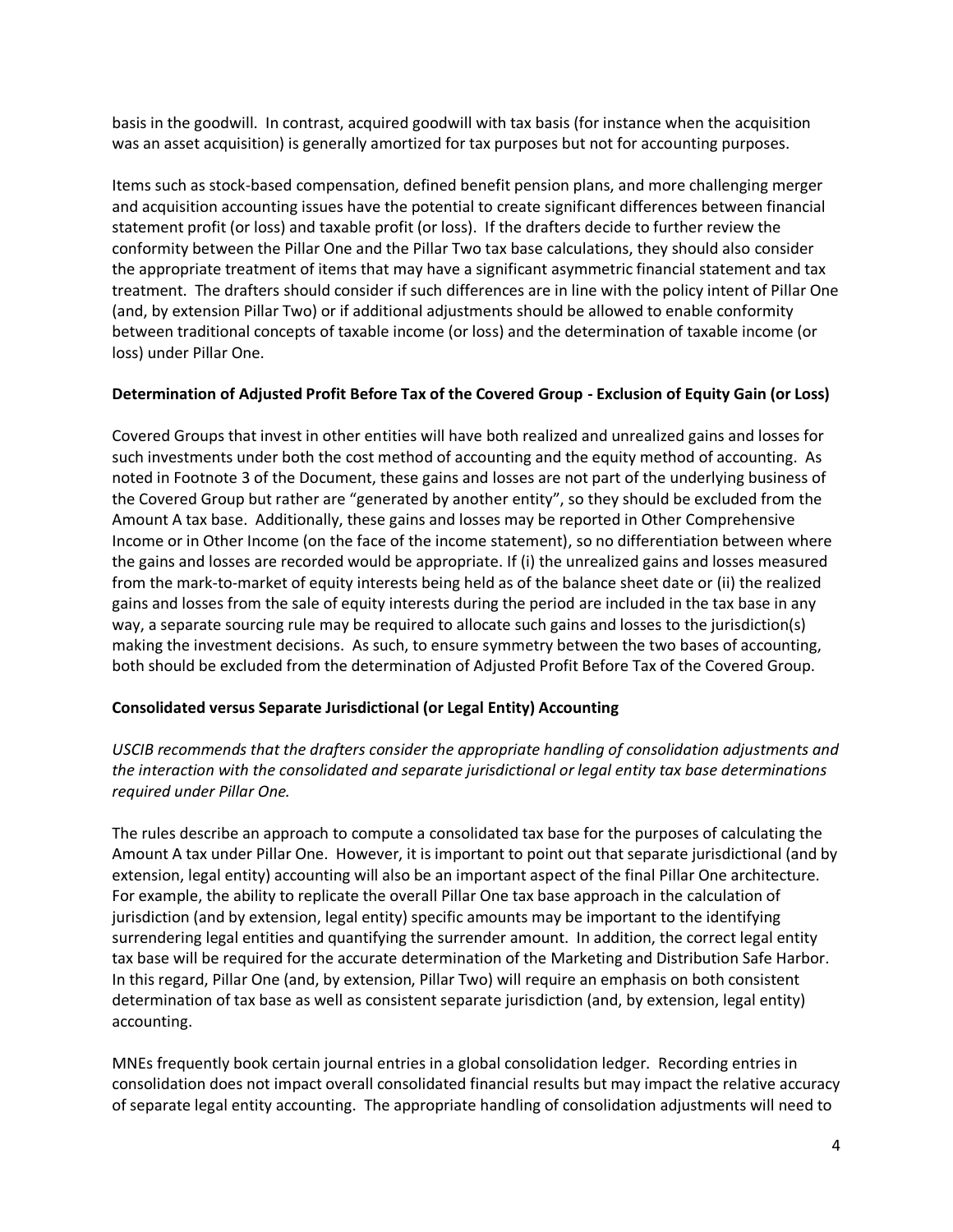be carefully considered. In certain instances, consolidation adjustments will need to be eliminated to correctly determine separate entity basis financial statements that may be necessary under both Pillar One and Pillar Two. However, in other instances, these adjustments may need to be "pushed down" from the consolidation ledger to the correct legal entities to arrive at the correct single entity results necessary under both Pillar One and Pillar Two.

In certain situations, it may be possible to accurately identify the correct legal entity to "push down" journal entries booked in consolidation. However, certain consolidation adjustments may not be easily "pushed down" on a separate legal entity basis. For example, it may be challenging to accurately "push down" goodwill (and any subsequent impairment) recorded on a global acquisition to the appropriate legal entity within a Covered Group.

The drafters should consider approaches to minimize complexity associated with MNE group consolidation adjustments. For example, MNEs should be able to apply consolidation adjustments consistent with their GAAP book accounting on a legal entity basis. As another alternative, for any entries booked in consolidation, there should be an option to reflect the consolidating adjustments at the Ultimate Parent Entity level to limit complexity and reduce the compliance burden. In all instances, it is likely that the increased emphasis on accurate separate legal entity accounting in the Qualified Financial Accounting Standard will entail significant incremental time, cost, and effort on the part of MNEs to correctly comply with Pillar One (and Pillar Two). The time-consuming entity level allocation should be at the discretion of the MNE and be within scope of the Pillar One and Pillar Two process to achieve tax certainty.

#### **Treatment of Losses, including restatements in relation to prior periods**

*USCIB recommends that the drafters provide additional clarification (and practical examples) on the application of the rules to loss situations and provide clarity on the profit shortfall concept captured in the October 2020 Pillar One Blueprint.* 

Nowhere in the rules or the Document is there reference to the concept of profit shortfalls for any tested year, a concept that was captured in the October 2020 Pillar One Blueprint. Under this concept, analogous to a loss carryforward system, a carryforward of a profit shortfall for any tested year is permitted. A profit shortfall arises when the Covered Group's profit levels are below the Amount A profitability threshold. The inclusion of this concept in the tax base rules is logical and necessary to avoid distortive impacts on cyclical businesses. It should also be explicitly included in the Multi-lateral Convention (MLC) provisions as well. Domestic tax regimes tax profits above a 0% profit margin, so that 0% margin is the dividing line below which domestic losses and loss carryforwards are defined. Amount A taxes profits in excess of a higher profit margin (i.e., 10%). That higher profit margin should be the dividing line or threshold below which Amount A losses and loss carryforwards are defined.

As noted above, in determining the potential residual profit from which Amount A will be determined, it is essential that this be assessed only on real net residual profit, considering variations over the business cycle. Many cyclical businesses may generate residual returns in positive parts of the cycle and fail to do so in economic downturns. This could be addressed using either a profit-shortfall carryforward, or an elective multi-year average method. Without a mechanism to address this, cyclical businesses (and governments of jurisdictions disproportionately focused on cyclical businesses) will be effectively subject to different rules from non-cyclical businesses, without a clear policy rationale.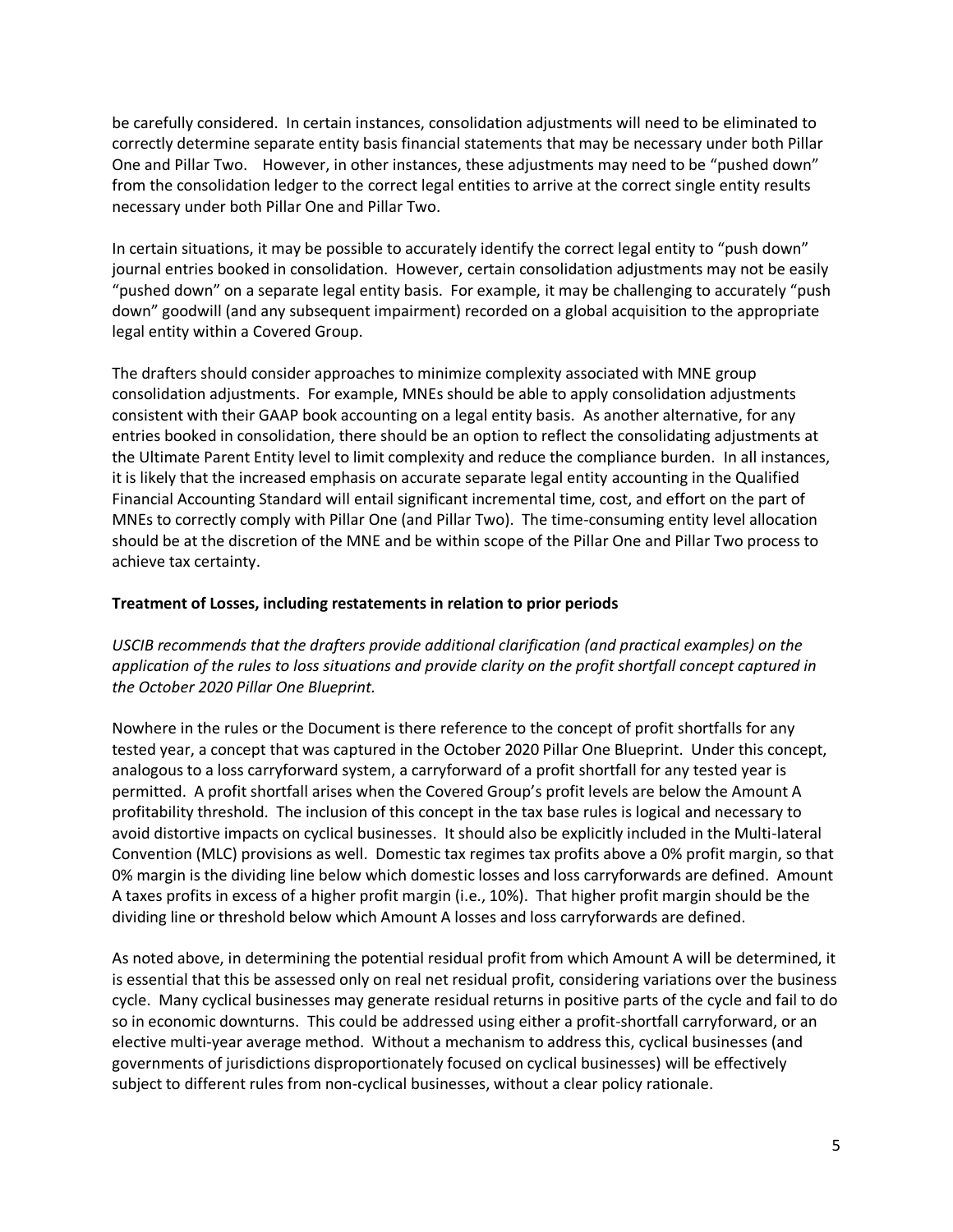## *General Articles and Definitions*

## **Title 5: Determination and allocation of taxable profit**

#### **Article 5: Determination of the Adjusted Profit Before Tax of a Covered Group**

#### **Implications of Mergers, Acquisitions, and Divestitures**

In general, the rules appear to take a reasonable approach to the determination of the Pillar One tax base, relying on financial accounting results with specifically identified book-tax adjustments (although as noted elsewhere, we believe that the tax base computations used for Pillar One and Pillar Two should be as closely aligned as possible). Nevertheless, we are concerned that the treatment of losses, especially the allocation of losses in connection with merger and acquisition activity, is overly formalistic and may lead to inappropriate distortions.

The members appreciate the rules' recognition that when a Group is acquired by a Covered Group, the acquired Group's historic losses should be included in the computation of Adjusted Profit Before Tax, since the acquired Group's future income will be included in the Covered Group's tax base. Likewise, the rules appropriately consider the impact of corporate divestitures and separations. However, we believe that certain modifications are needed to ensure that the treatment of losses is neither (a) inappropriately distorted by the form of a particular corporate transaction nor (b) likely to lead to a mismatch of the cumulative losses and the eventual associated income subject to Pillar One. To achieve these objectives, we recommend three refinements to the rules regarding the allocation of losses in cases of Eligible Business Combinations and Eligible Divisions. First, the rules governing Transferred Losses should align with the adjustments to financial statement income and treat similar transactions in a similar way. Second, the rules should include a successor concept where one Group succeeds to substantially all the assets of a former group. Finally, we recommend elimination of the Business Continuity Conditions, which we believe do not further any material policy objectives and which are likely to lead to unnecessary ongoing controversy. These recommendations are discussed in more detail in Annex A.

#### **Title 9: Definitions**

#### *Consolidated Financial Statements and related definitions*

#### **Materiality standards and financial statement corrections**

*USCIB recommends that the drafters provide additional commentary on the reliance on existing financial accounting materiality concepts and internal controls. USCIB also recommends the drafters include additional guidance to clarify that prior year financial statement corrections that do not arise to the level of restatement should only impact the current year Amount A tax calculation.* 

Pillar One should not be construed or audited in such a way as to create a new or different standard of materiality for financial statements. It should also not require *immaterial* adjustments to financial statements to obtain a more perfect tax base.

The creation of a new or lower materiality standard compared to the existing financial accounting standards would create a significant, additional compliance burden and cost for Covered Groups. For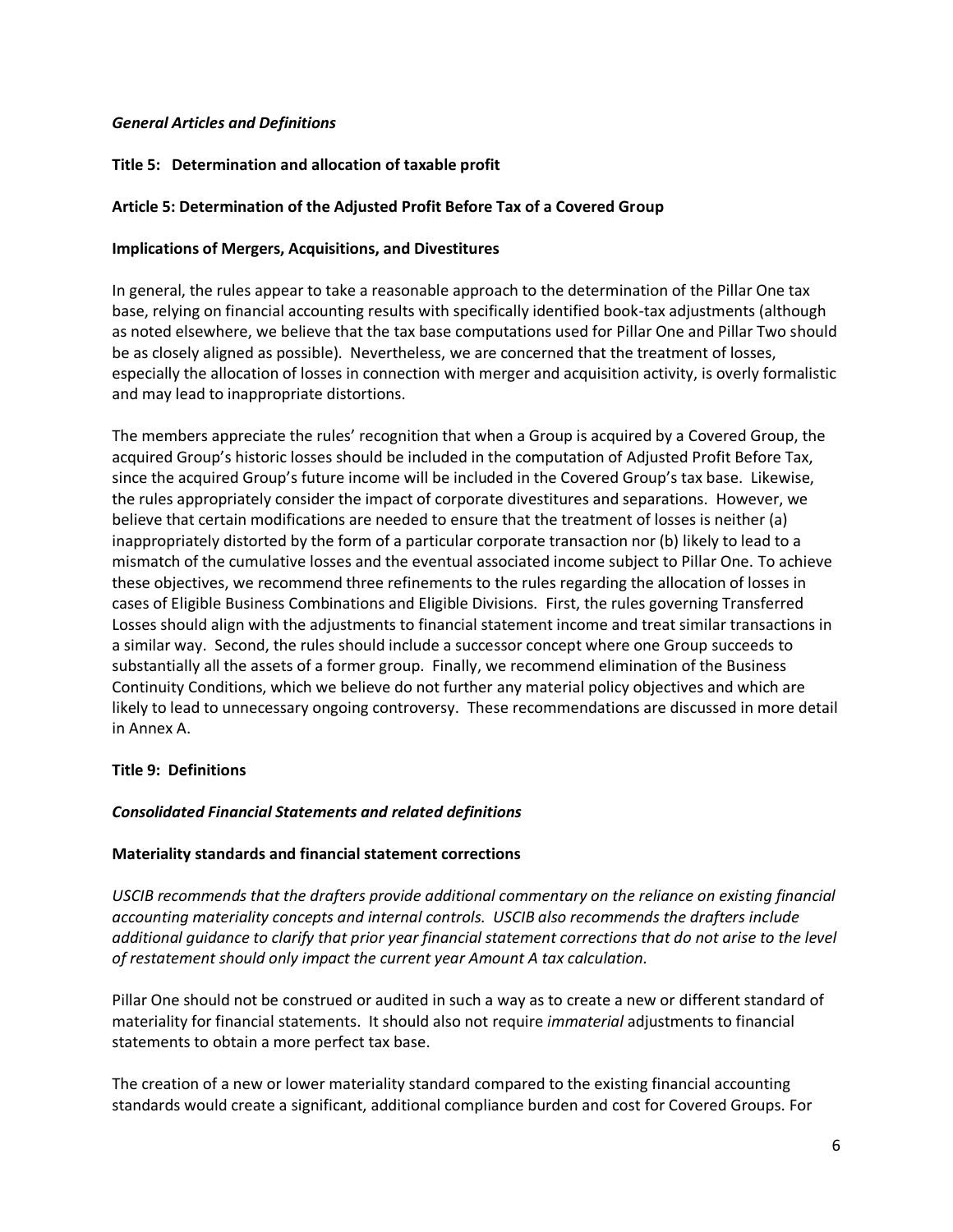example, a Covered Group would be required to re-design existing accounting processes or internal control processes to accommodate any increased level of financial statement materiality. (NB: The revenue thresholds identified as triggering tax liability in low-income countries are themselves likely immaterial for all MNEs contemplated as being in scope for Pillar One.) In addition, public financial statement auditors might be required to expand the scope of their audit procedures to perform sufficient testing to support an audit opinion for a lower materiality threshold than may be currently required to meet financial accounting audit standards. The expansion of audit scope would represent a significant additional cost of compliance for Covered Groups.

In certain situations, Covered Groups may be required to post cumulative corrections of *prior* year financial results in the *current* year income statement. Such cumulative corrections may arise due to changes in accounting estimates, changes in accounting standards or methodologies, or due to identification of an accounting error. Such corrections may not rise to the level of requiring a full restatement of prior year financial statements but may represent a significant change in the calculation of the current year tax base for Amount A. In these instances, it would be unduly complex to have to retroactively amend prior year Amount A calculations. We agree with the rule that any such adjustment should only impact the Amount A tax calculation in the year for which the accounting correction is recorded to the financial statements.

In addition, consideration should be given in cases where there are differences between IFRS and GAAP which may disadvantage U.S. multinationals. In these cases, Covered Groups should be allowed to make adjustments in their discretion.

#### **Administration and potential relationship to Country-by-Country Reporting**

*Due to the potential relationship to existing reporting processes required under CbyCR, USCIB recommends that the drafters provide guidance regarding the use of CbyCR as the basis for reporting Amount A tax obligations. MNEs need an appropriate amount of time to adjust existing compliance processes.* 

MNE groups currently have different approaches to the construction of their Country-by-Country reports (CbyCR). Some MNE groups build the reports "bottom up" using statutory accounts prepared for each legal entity in the MNE group. Other MNE groups build the reports "top down" using the separate legal entity books maintained in the GAAP accounting of the Ultimate Parent Entity. We assume that an expanded version of CbyCR would be used to report the annual amount of Amount A tax payable by Covered Groups. In this case, certain MNEs may need to revise their approach to CbyCR to comply with any new reporting obligations under Pillar One. Any change in CbyCR approach may also need to consider the handling of consolidation adjustments described above and will likely need to allow for reconciliation from reported CbyCR amounts to amounts in the consolidated financial statements.

#### *Book-to-tax adjustments, restatement adjustments and related definitions*

FN 11 Applicable cap on the Eligible Restatement Adjustment for the Period.

The application of a cap on restatement adjustment adds additional complexity and is not consistent with the drafters' goal of minimizing complexity and burden to Covered Groups. A restatement adjustment carryforward would not be reflective of better matching to the related closed period or consistent with the approach taken in relation to other elements of the Amount A calculation.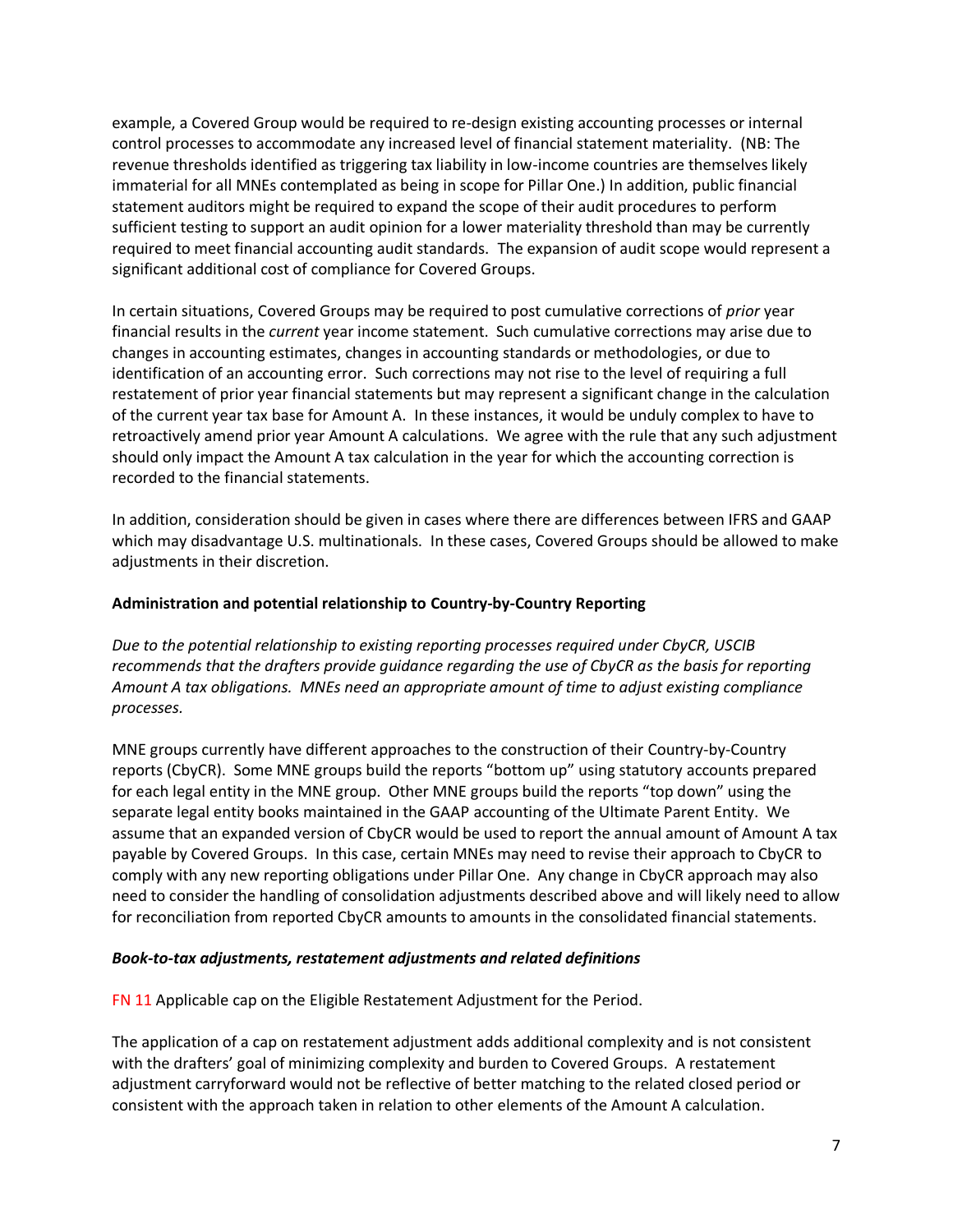FN 12 Scope of adjustments for equity gains and losses, and whether gains and losses from controlling interests shall be excluded for the tax base of Amount A.

Gains and losses associated with the disposal of equity interests, including the disposition of a controlling interest, should be excluded from the Amount A tax base.

Equity gains and losses should be excluded from the Amount A tax base. Profit or loss derived from a joint venture ("JV") should also be excluded based on potential double counting at the JV level.

#### **"Policy Disallowed Expenses"**

A Policy Disallowed Expense can be the subject of a dispute (e.g., in litigation or regulatory proceedings). If a Policy Disallowed Expense is excluded in a prior year and is successfully challenged in a later year, any income from the reversal of the expense in a later year must also be excluded.

Policy-related determinations vary significantly among countries. As discussed above, the drafters should define the category for Policy Disallowed Expenses very narrowly. It would be inappropriate to use these rules to set new tax policies that supersede country policies.

## *Other definitions*

## **"Business Continuity Conditions"**

FN 13 Practical application of the Business Continuity Conditions and the criteria to take into consideration in assessing whether one business is "the same or similar" to another. In particular, the relevant criteria to be considered and the time periods for its prospective and retrospective application.

The continuity of business requirement imposes considerable burden on Covered Groups to track and evaluate "same or similar" businesses across the designated period (including 12 months preceding the business combination), and this subjective test would add uncertainty and controversy for taxpayers and tax authorities. Continuity of business should be viewed as implicitly met where a Covered Group enters into a business combination.

In many acquisitions, the acquired entity/assets are converted from being a principal, to undertaking similar business activities but compensated within the acquirer's group on a limited risk basis (e.g., costplus). The test should look to the underlying activities, e.g., R&D, rather than the specific way those activities are remunerated.

#### **"Eligible Business Combination"**

FN 14 Whether other categories of business combinations should be included in this definition.

A transfer of a portion of Transferred Group should include a portion of the losses of the Transferred Group. Such losses would have been generated partially from the underlying assets of the transferred entity or entities.

Footnote 14 provides: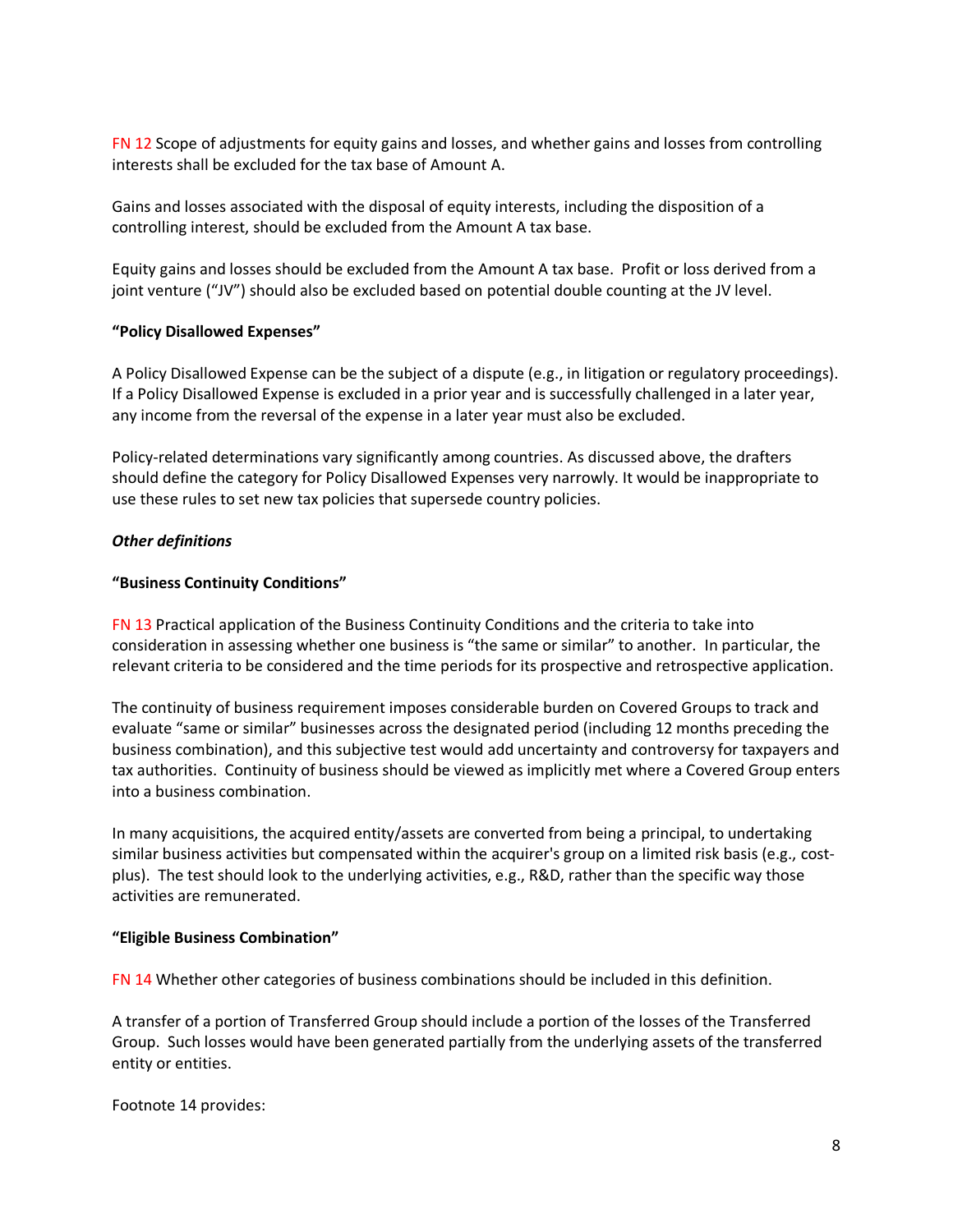"For example, sub-paragraph (b) [of Eligible Business Combination] would cover the acquisition of 95% of an existing Group where the remaining 5% is liquidated; but it would not capture cases where, for example, one Group (Seller) sells part of its business to the Covered Group, where both the Seller and the Covered Group continue to exist as separate Groups following the operation. In the latter case, the losses (if any) that may have been incurred by the Seller prior to the transfer continue to be carried forward by the Seller following the transfer, i.e., the unrelieved losses continue to be carried forward at the level of the Group in which they were generated (the Seller)."

A portion of the generated unrelieved losses would likely have been generated by the transferred portion of the Group.

## **"Eligible Division"**

We appreciate that the drafters have treated stock and asset deals similarly for purposes of Transferred Losses to ensure the form of the deal does not change the outcome under Amount A. We look forward to further guidance on how an asset deal would qualify. We note, however, that the example provided in footnote 14 suggests that the target company would cease to exist. Since a formal liquidation may very well occur in a different period than the acquisition (liquidations often can involve time-consuming steps), a plan to liquidate or some certification of plans to liquidate or otherwise discontinue operations should be sufficient.

## **"Eligible Prior Period"**

## **Length of the look-back period**

#### **General**

Based on the economic rationale for permitting loss carryforwards there should be no distinction for using such losses that is related to the age of the losses. A 2020 article (Dechsakulthorn, Glenn, Law and Myszka; Tax Notes International (July 20, 2020)) found that "more than 96 percent of companies operating in the healthcare sector and nearly 80 percent of those in the information technology sector take longer than 10 years to break even." For many businesses, allowing anything less than 10 years for the carryforward of losses is not sufficient. Under the tax rules of a majority of the G20 countries, at least 10 years or more (unlimited) are allowed for the carryforward of losses. The rules should permit unlimited carryforward or, at the very least, a 15-year carryforward period. This, combined with the earn-out approach, is necessary for the "relieving" jurisdictions to fully and appropriately recover the past investments and deductions that have been granted that relate to those losses.

#### **Pre-Pillar One implementation versus post-Pillar One implementation losses**

Unlike post-implementation losses, which may be carried forward 5-15 years, Title 9, paragraph (a)(i)(B) of Eligible Prior Period provides that only 2-8 years of pre-implementation losses may be carried forward into the new regime. Pre-implementation losses should be carried forward for the same period as postimplementation losses. There should be no distinction between pre- and post-implementation losses. The rules expressly provide that it is irrelevant (for both pre- and post-implementation losses) whether the Covered Group was a Covered Group in the prior Period (see paragraph (a) of the definition of Eligible Prior Period).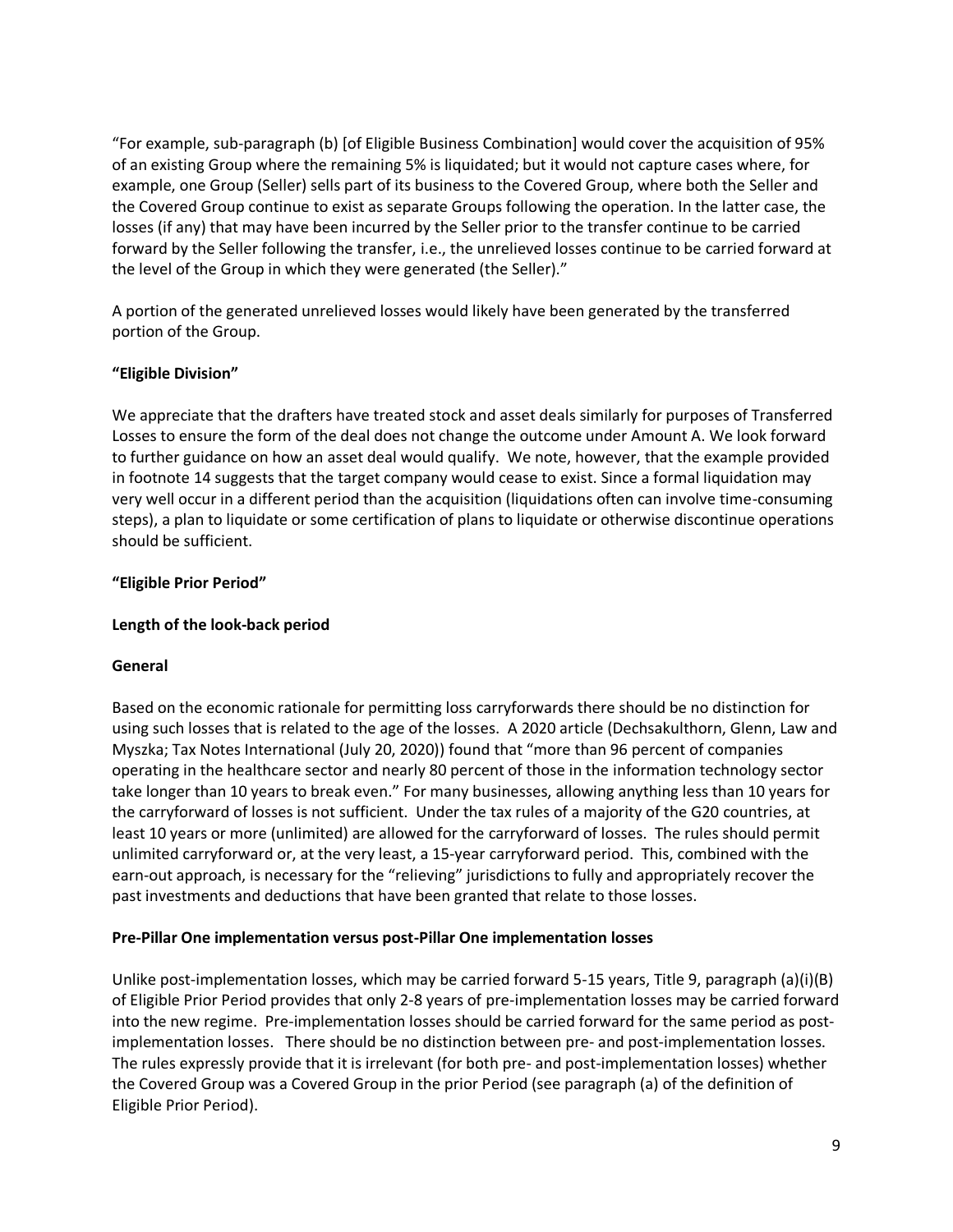FN 16 Operation of the current definition.

The first-in-first-out approach the drafters propose for the loss carryforward regime would be a logical and administrable approach.

FN 17 Introduction of time limitations to loss carry-forward.

Both pre-implementation and post-implementation loss carryforwards should not expire, there should be unlimited ability to carry forward losses to reflect accurate profitability over time and ensure the taxable base does not exceed the economic results of the Covered Group.

FN 18 Recognition of losses incurred prior to the introduction of Amount A, and the introduction of time limitations for the carry-forward of such losses.

The loss carryforward rules should be the same for pre-implementation and post-implementation losses.

#### FN 20, 21

The drafters should provide an exception for the audited financial statement requirement if a Transferred Entity would not, on its own, have met the scope requirements for being subject to Amount A.

We hope that the drafters find the comments in this letter to be helpful and constructive. We are available at the convenience of the drafters for discussion on any of the comments submitted in this letter.

Sincerely,

Timothy McDonald Chair, Taxation Committee United States Council for International Business Rick Minor Vice President & International Tax Counsel United States Council for International Business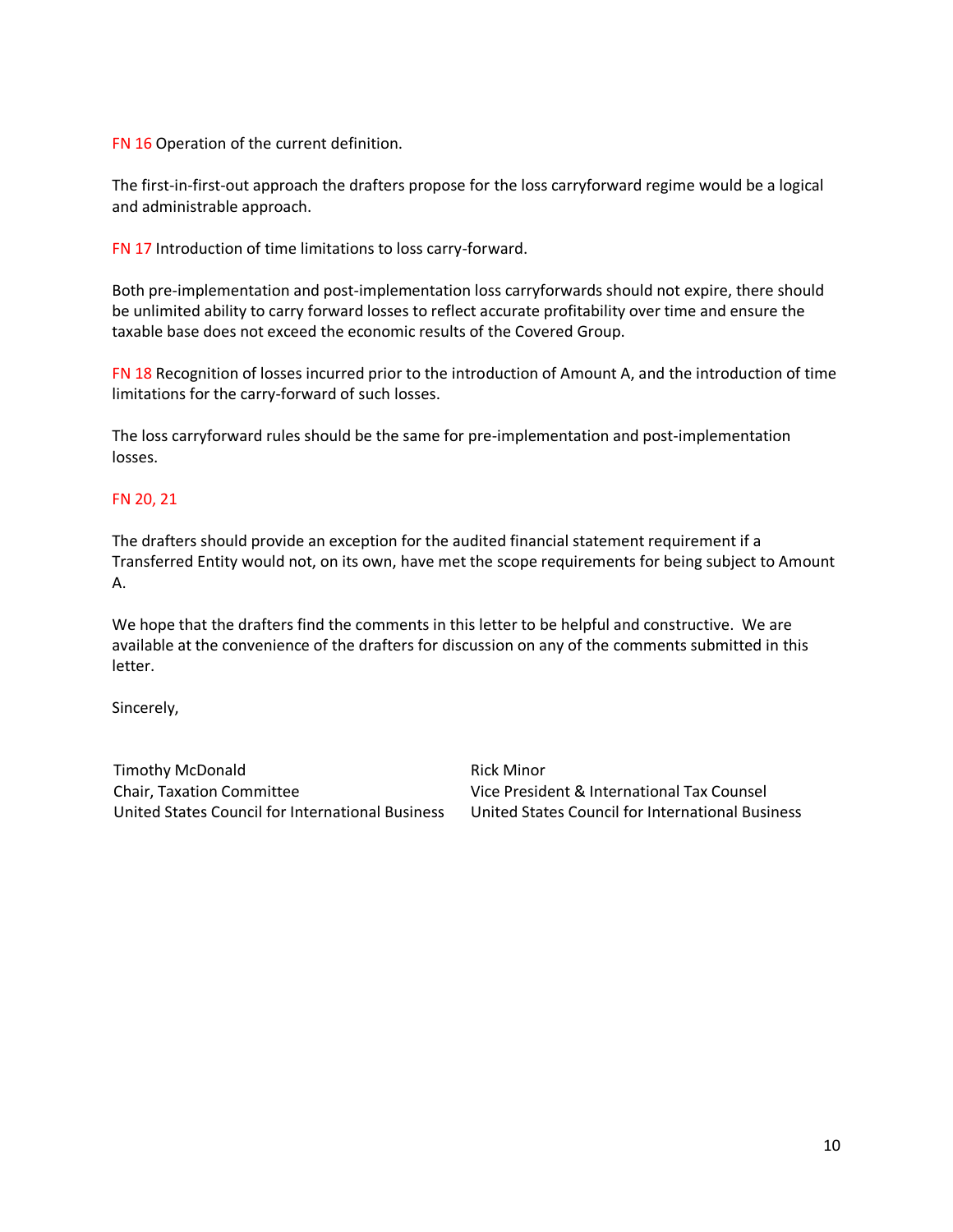# **Annex**

#### **Recommendations on Transferred Losses**

# *Recommendation: Rules Should be Aligned with the Adjustments to Financial Accounting Profit and Treat Economically Similar Transactions in a Similar Way*

The rules note that the treatment of corporate transactions remains under discussion. While general comments about the treatment of Covered Groups' M&A activity is outside of the scope of these comments, we believe that the treatment of economically similar transactions should be similar and that the treatment of cumulative financial accounting losses in connection with corporate transactions should be aligned with the treatment of corporate transactions for purposes of determining the Adjusted Profit Before Tax that is used to determine Amount A.

For example, if the rules exclude income from sale of a financially consolidated entity, they should not include gains from asset sales in Adjusted Profit Before Tax, they should not exclude income from sale of a financially consolidated entity, as the decision regarding whether to sell assets or an entity is typically driven by non-tax corporate considerations. We can see competing rationales for including or excluding such gains, but in all events the results should be similar for sales of assets and financially consolidated entities. Moreover, the treatment of the gain (as included or excluded) should inform the treatment of a Group's cumulative losses. Specifically, where a Group disposes of an entity or asset that produces financial statement income that is included in its Adjusted Profit Before Tax calculation, its cumulative losses will offset that income and should not give rise to Transferred Losses. If, however, the gain from a transaction is excluded from the computation of Amount A, then the transaction should be treated as one that gives rise to the Transferred Loss rules.

With respect to Transferred Loss situations, the current rules generally provide that losses remain with the parent of a Group other than in certain very specific and rare situations. We believe that these rules are too rigid and are inconsistent with the principle that losses and business activities should remain connected. The formalistic approach of the current draft (1) creates the potential that Groups can use this rigidity to purposefully structure economically similar transactions in a manner that results in significant distortions of loss allocation and (2) will limit the ability of Groups to structure transactions in a reasonable, economic fashion. For example, the rules regarding Eligible Divisions create a distinction between a spin-off/split-off and a split-up transaction. These are economically identical—in all cases a Group is effectively divided. However, the rules create radically different results depending on whether the former Group remains in existence, which is typically a legal formality that should not impact the treatment of Transferred Losses.

We therefore believe that in the case of division of groups an appropriate allocation of losses should be made unless the division is structured in a manner where one piece of the division represents substantially all the assets of the former combined Group, in which case the administrative burden resulting from an allocation of losses to such piece may be outweighed by the benefit of a more appropriate allocation methodology. As such we propose that in the case of a division of a Group, the losses of such Group transfer to each resulting Group proportionately based on a reasonable measure such as gross or net assets, except in circumstances where the division results in one Group holding substantially all of the assets of the former combined Group.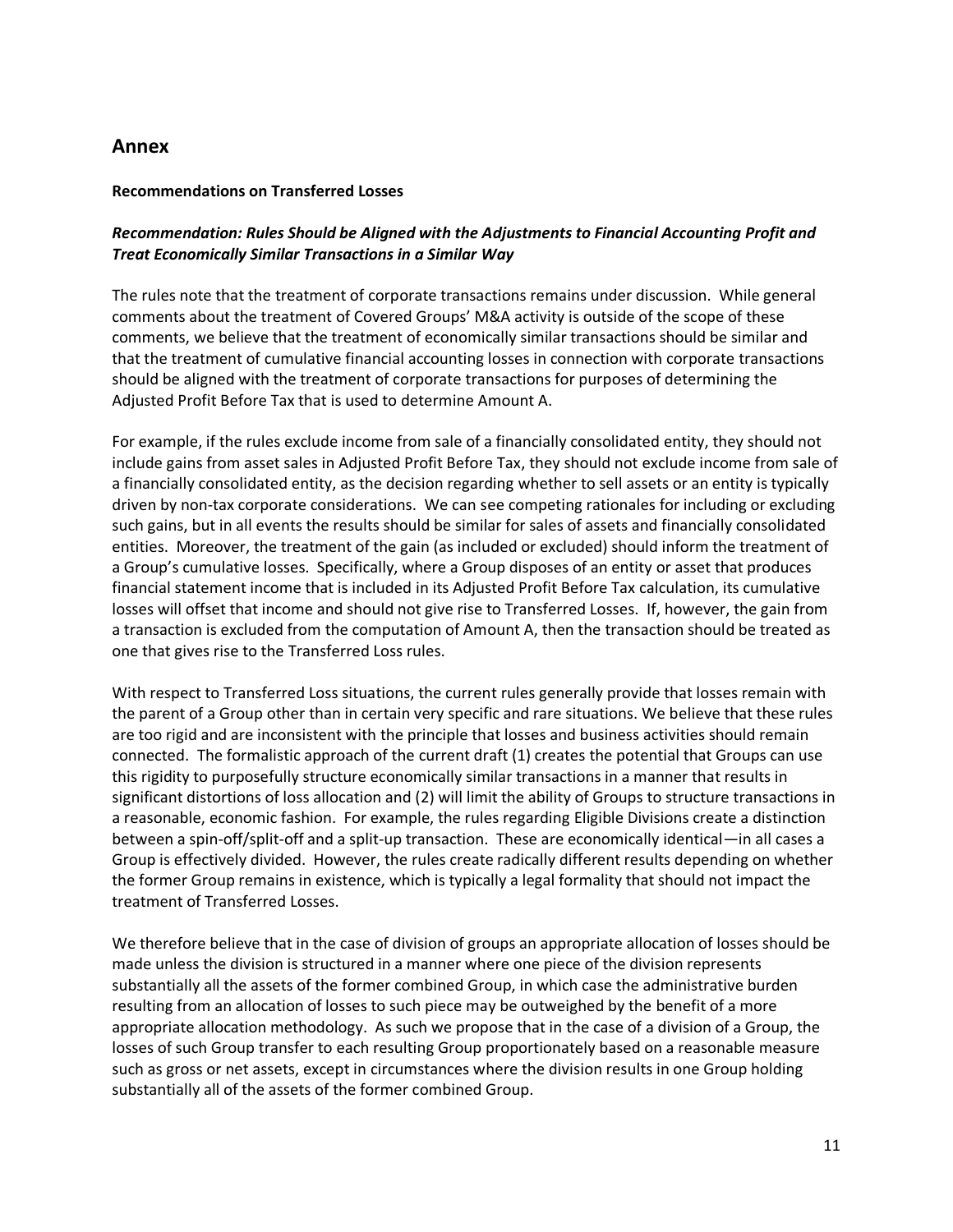#### *Recommendation: Rules Should Include a Successor Concept*

Footnote 6 of the Document articulates an important principle with which we agree—unrelieved losses should not disappear from the computation of Amount A when the relevant business activities continue. The footnote explains that this principle underlies the rules governing Eligible Business Combinations and Eligible Divisions. However, in addition to these rules, we believe that the rules should also provide for situations in which a Group may continue to exist as a formal matter, but where, as an economic matter, another Group undertakes substantially all the business activities of the former group.

An example of such a possibility is reflected in the example contained in footnote 14 of the Document. There, the example posits the acquisition of 95% of a Group, followed by the liquidation of the remainder. The example suggests that because of the liquidation, the acquirer will then succeed to the losses of prior Group. As written, the rule suggests that if the prior Group did not liquidate, the entity holding only 5% of the former group assets would retain all the losses. This seems to us to be overly formalistic and inconsistent with the overall objective of aligning losses with the related ongoing business operations.

We see no reason that a result similar to that described in the footnote 14 example should not occur where, for example, a Group reorganizes itself but, because of legal or other considerations, structures its transaction as a creation of a new legal entity and leaves behind certain assets. Put differently, the result in footnote 14 should not depend on either (a) whether the 95% portion of the Group is acquired or merely becomes a new group or (b) whether the remaining 5% liquidates or remains in existence. We therefore recommend adopting a successor rule in which a Group that succeeded to all or substantially all of the assets of a former group is treated as succeeding to its cumulative Financial Accounting Losses. While this requires the determination of a threshold level for "substantially all" of the assets, we believe that a threshold of 80% or 90% would appropriately balance administrative and policy considerations.

## *Recommendation: Framework Should Forego or Limit Application of the "Business Continuity Conditions"*

As presently drafted, the rules only permit the movement of Transferred Losses among Covered Groups where the "Business Continuity Conditions" are met. To meet the Business Continuity Conditions, in general, (1) for the 12 months preceding a combination/division, the relevant portion of the Transferred Group must have been carrying on the same or a similar business and (2) for the 24 months following such combination/business, the acquiring group must carry on the same or similar business.

We believe that the potential benefits associated with imposition of the Business Continuity Conditions are far outweighed by the potential costs. Because of the factual nature of such an analysis, the imposition of this condition is likely to generate significant controversy with different standards being applied across jurisdictions and transactions. In our view, it would be extremely rare for a Covered Group to acquire another Group with cumulative losses and not continue its business operations in some way but requiring a subjective judgment of whether such continuation is "the same or similar" to the prior Group's business seems to us to create unnecessary controversy and uncertainty.

Moreover, when compared to analogous rules in specific jurisdictions, such as the "continuity of business enterprise" rules, which are a requirement to having a good tax-free reorganization under U.S. law, because the Business Continuity Conditions are focused solely on the movement of Transferred